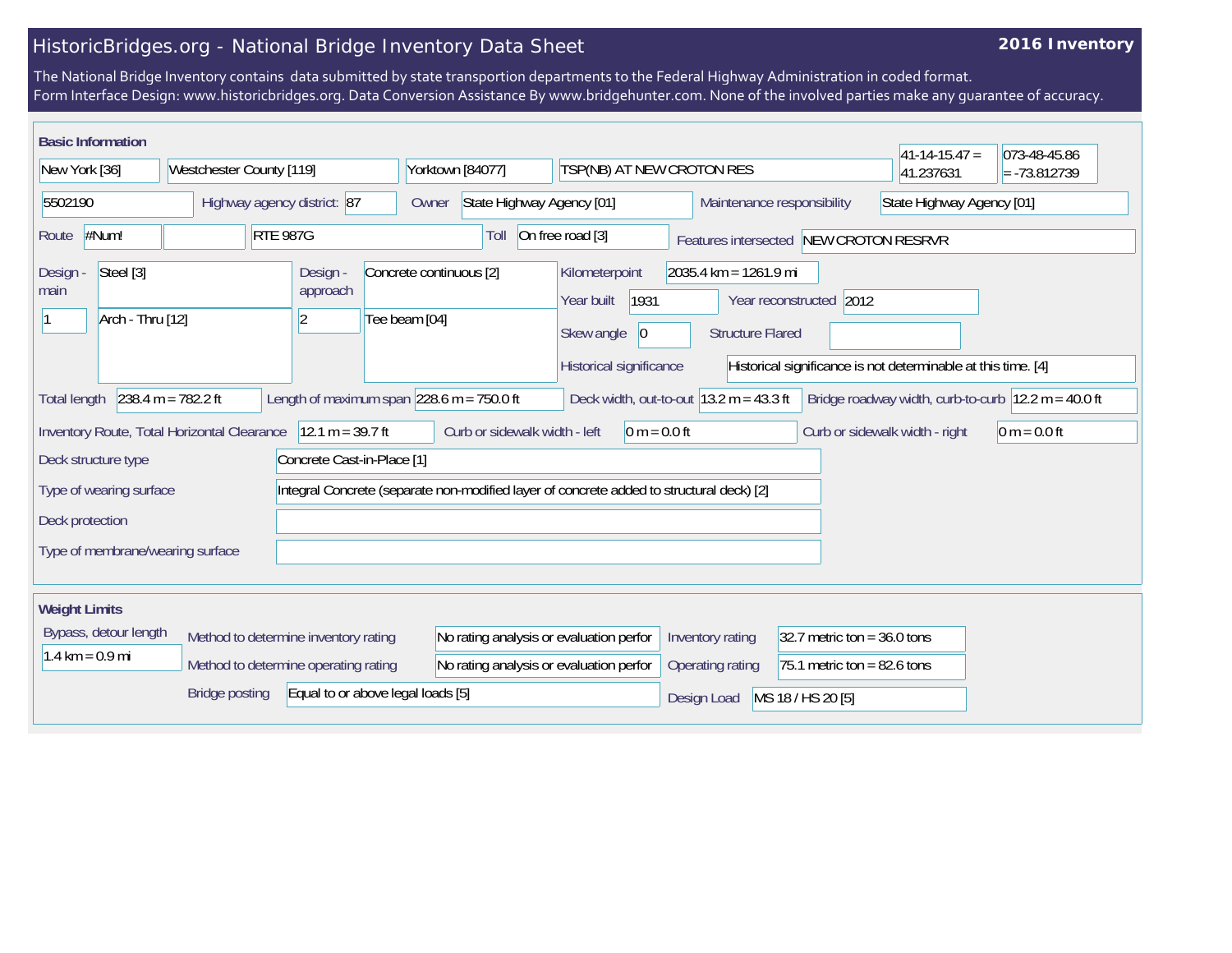| <b>Functional Details</b>                                                                                                             |                                                         |                                                       |                               |  |  |  |  |  |
|---------------------------------------------------------------------------------------------------------------------------------------|---------------------------------------------------------|-------------------------------------------------------|-------------------------------|--|--|--|--|--|
| Average daily truck traffi  4<br>Average Daily Traffic<br>59940                                                                       | Year 1999<br>Future average daily traffic<br>%          | 83916                                                 | 2019<br>Year                  |  |  |  |  |  |
| Road classification<br>Principal Arterial - Other Freeways or Exp                                                                     |                                                         | $12.4 m = 40.7 ft$<br>Approach roadway width          |                               |  |  |  |  |  |
| Type of service on bridge Highway [1]                                                                                                 | - way traffic [1]<br>Direction of traffic               |                                                       | Bridge median                 |  |  |  |  |  |
| Parallel structure designation<br>No parallel structure exists. [N]                                                                   |                                                         |                                                       |                               |  |  |  |  |  |
| Type of service under bridge<br>Waterway [5]                                                                                          | $ 0\rangle$<br>Lanes under structure                    | Navigation control                                    |                               |  |  |  |  |  |
| Navigation horizontal clearance $\overline{0} = N/A$<br>$0 = N/A$<br>Navigation vertical clearanc                                     |                                                         |                                                       |                               |  |  |  |  |  |
| Minimum navigation vertical clearance, vertical lift bridge                                                                           | Minimum vertical clearance over bridge roadway          | $3.96 \text{ m} = 13.0 \text{ ft}$                    |                               |  |  |  |  |  |
| Minimum lateral underclearance reference feature Feature not a highway or railroad [N]                                                |                                                         |                                                       |                               |  |  |  |  |  |
| Minimum lateral underclearance on left $0 = N/A$<br>Minimum lateral underclearance on right $0 = N/A$                                 |                                                         |                                                       |                               |  |  |  |  |  |
| Minimum vertical underclearance reference feature Feature not a highway or railroad [N]<br>Minimum Vertical Underclearance $ 0 = N/A$ |                                                         |                                                       |                               |  |  |  |  |  |
| Appraisal ratings - underclearances N/A [N]                                                                                           |                                                         |                                                       |                               |  |  |  |  |  |
|                                                                                                                                       |                                                         |                                                       |                               |  |  |  |  |  |
| <b>Repair and Replacement Plans</b>                                                                                                   |                                                         |                                                       |                               |  |  |  |  |  |
| Type of work to be performed                                                                                                          | Work to be done by contract [1]<br>Work done by         |                                                       |                               |  |  |  |  |  |
| Widening of existing bridge with deck rehabilitation<br>or replacement. [34]                                                          | Bridge improvement cost<br>4539000                      | Roadway improvement cost                              | 2658000                       |  |  |  |  |  |
|                                                                                                                                       | $238.4 m = 782.2 ft$<br>Length of structure improvement |                                                       | Total project cost<br>7197000 |  |  |  |  |  |
|                                                                                                                                       | 2014<br>Year of improvement cost estimate               |                                                       |                               |  |  |  |  |  |
|                                                                                                                                       | Border bridge - state                                   | Border bridge - percent responsibility of other state |                               |  |  |  |  |  |
|                                                                                                                                       | Border bridge - structure number                        |                                                       |                               |  |  |  |  |  |